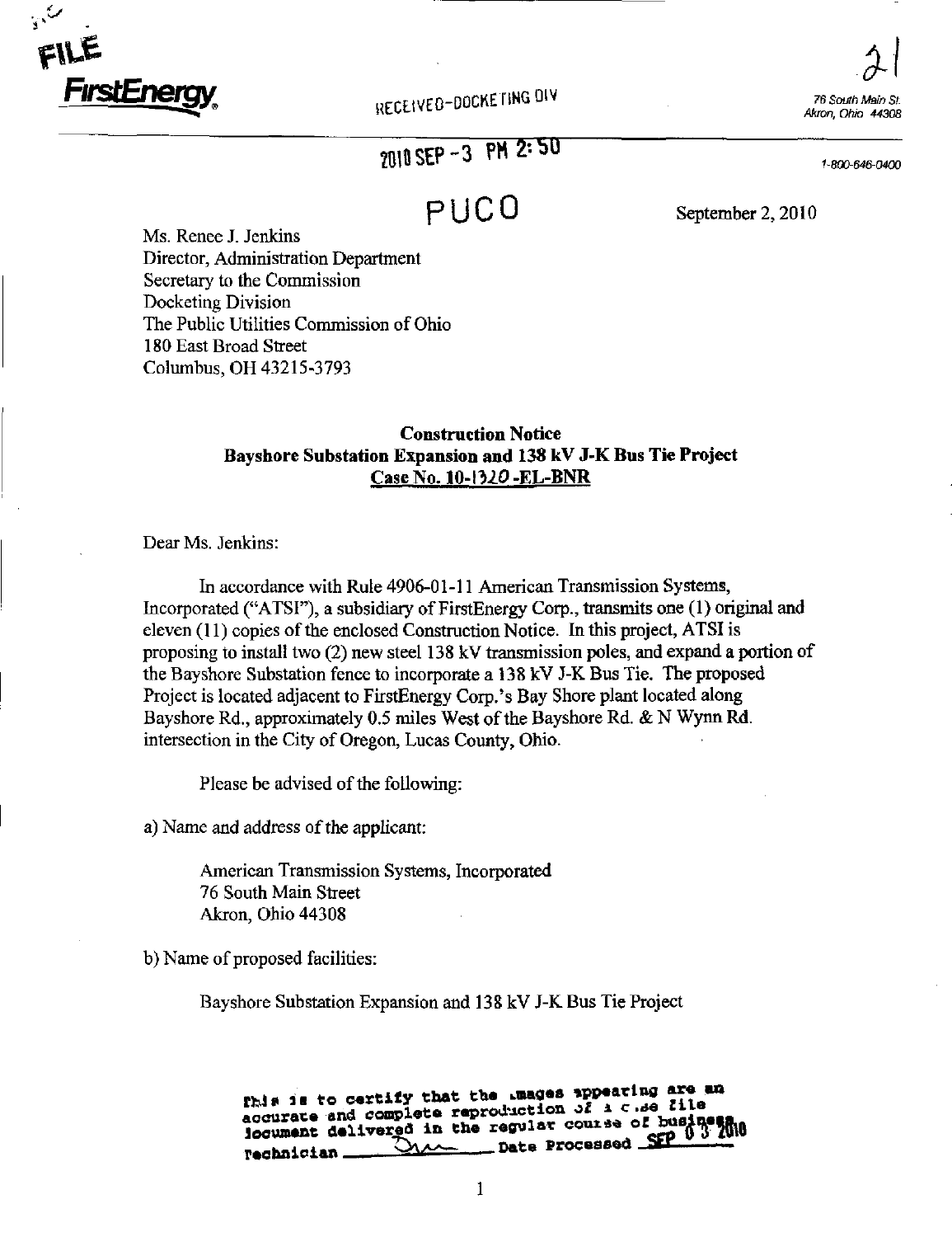

Akron. Ohio 44308

1-800-646-0400

Ms. Renee J. Jenkins/ Docketing September 2, 2010

c) Location of proposed facilities:

The proposed Project is located adjacent to FirstEnergy Corp.'s Bay Shore plant located along Bayshore Rd., approximately 0.5 miles West of the Bayshore Rd. & N Wynn Rd. intersection in the City of Oregon, Lucas County, Ohio.

d) Description of proposed facilities:

ATSI is proposing to install two (2) new steel 138 kV transmission poles, and expand a portion of the Bayshore Substation fence to incorporate a 138 kV J-K Bus Tie. The project will also reconfigure a small retention basin to accommodate the new fence line so the basin has the same capacity.

e) Applicant's representative:

Jessica Thacker, Associate Engineer Energy Delivery Technical Services FirstEnergy Service Company 76 South Main Street Akron, OH 44308-1890

After docketing this filing, please return one time-stamped copy of the Construction Notice for our records to us in the enclosed envelope. We have provided a copy of this Construction Notice by certified mail, with return receipt requested, to officials of the political subdivisions immediately affected by the proposed project as listed in the attached Exhibit 1. Copies of the transmittal letters addressed to the local government representatives of the City of Oregon, Lucas County are enclosed for your file.

Should the Ohio Power Siting Board desire fiirther infonnation or discussion of this submittal, please contact me at (330) 384-5955.

Sincerely,<br>Lessica Shacker

Jessica Thacker Associate Engineer Energy Delivery Transmission and Substation Design FirstEnergy Service Company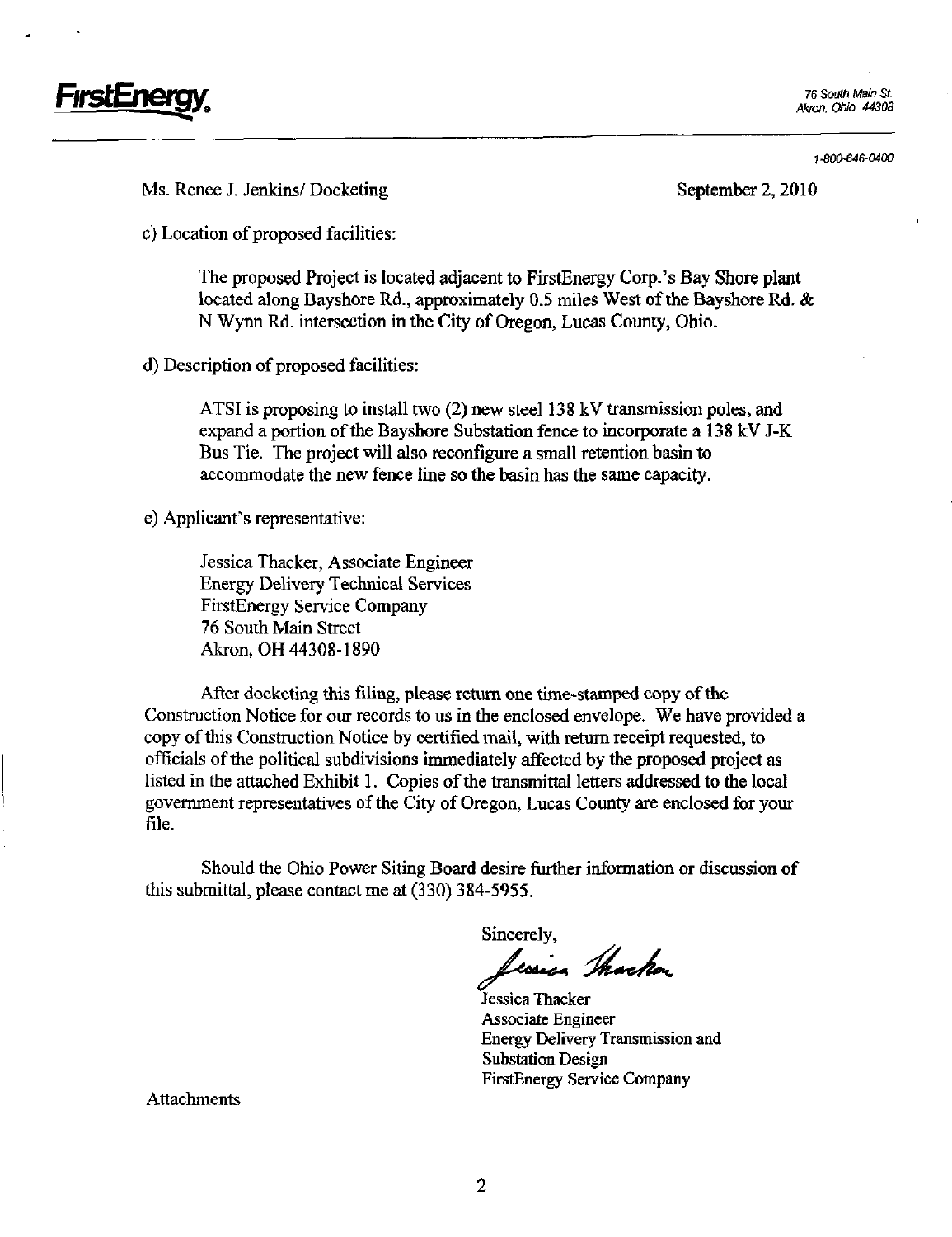

RECEIVED-DOCKE FING DIV

76 South Main St.

### $2010$  SEP - 3 PM 2:50 is a second second second second second second second second second second second second second second second second second second second second second second second second second second second seco

September 2, 2010

The Honorable Mike Seferian  $PI \cup CD$ Mayor, City of Oregon 5330 Seaman Road Oregon, Ohio 43616

#### Construction Notice Bayshore Substation Expansion and 138 kV J-K Bus Tie Project Case No. 10-/320-EL-BNR

Dear Mayor Seferian,

In the above captioned project, American Transmission Systems, Incorporated  $("ATSI")$ , a subsidiary of FirstEnergy Corp., is proposing to install two  $(2)$  new steel 138 kV transmission poles, and expand a portion of the Bayshore Substation fence to incorporate a 138 kV J-K Bus Tie. The proposed Project is located adjacent to FirstEnergy Corp.'s Bay Shore plant located along Bayshore Rd., approximately 0.5 miles West of the Bayshore Rd. & N Wynn Rd. intersection in the City of Oregon, Lucas County, Ohio.

In accordance with the provisions of Ohio Administrative Code ("OAC") Rule  $4906-1-01$ , this project falls within the Ohio Power Siting Board's requirements for a Constmction Notice ('"Notice"). Therefore, in compliance with OAC 4906-11-02 of the OPSB's Rules and Regulations, we have prepared and filed the attached Notice with the OPSB for their review and approval. The Notice contains a description of the Project and is provided for your information.

I'll be glad to answer any question concerning this matter. You can contact me at (330) 384-5955.

Sincerely,

lissica Shacher

Jessica Thacker Associate Engineer Energy Delivery Transmission and Substation Design FirstEnergy Service Company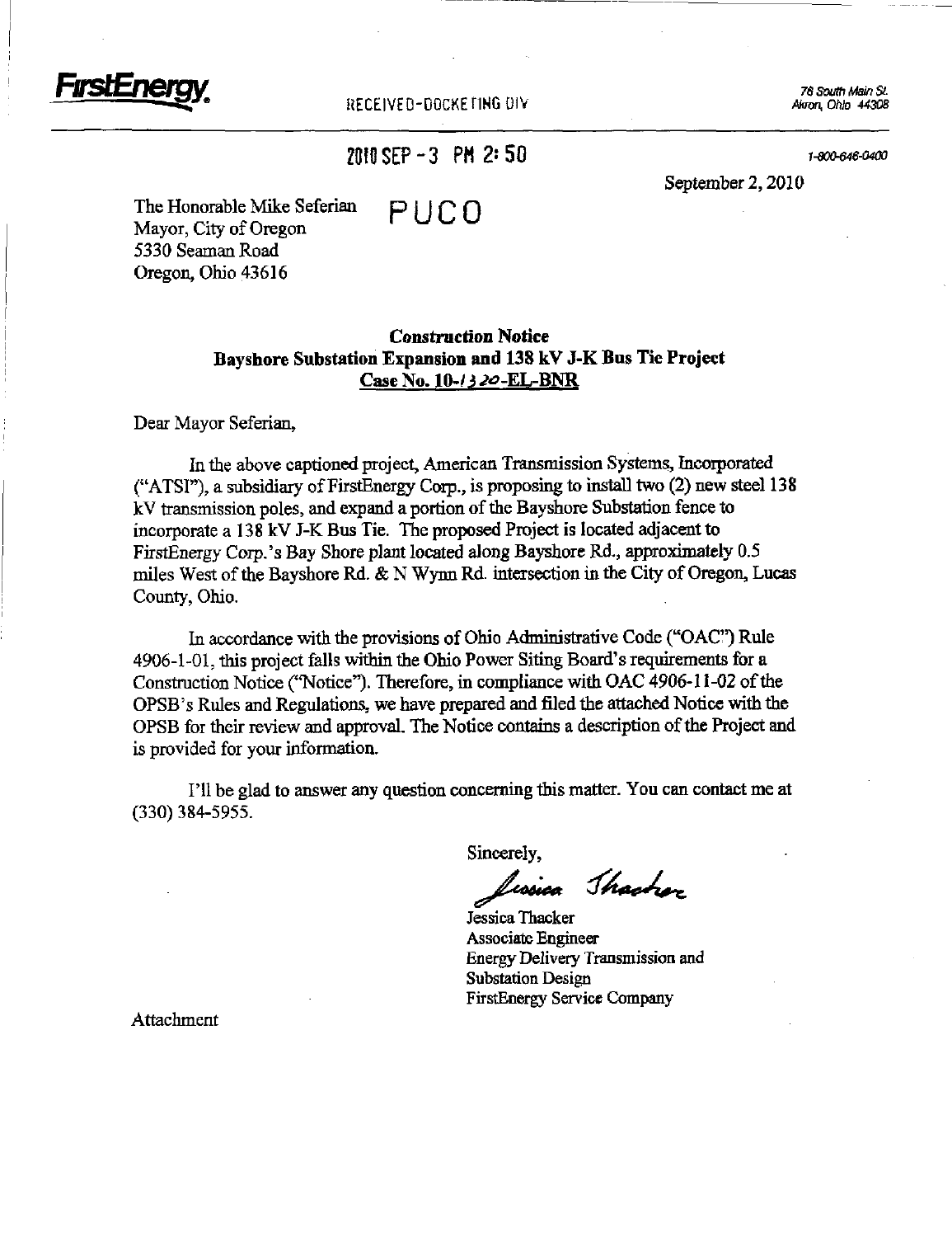

Akron. Ohio 44308

1-800-646-0400

September 2, 2010

Mr. Clint Wasserman President, City of Oregon City Council 5330 Seaman Road Oregon, Ohio 43616

#### Construction Notice Bayshore Substation Expansion and 138 kV J-K Bus Tie Project Case No. 10- -EL-BNR

Dear Mr. Clint Wasserman,

In the above captioned project, American Transmission Systems, Incorporated ("ATSr'), a subsidiary of FirstEnergy Corp., is proposing to install two (2) new steel 138 kV transmission poles, and expand a portion of the Bayshore Substation fence to incorporate a 138 kV J-K Bus Tie. The proposed Project is located adjacent to FirstEnergy Corp.'s Bay Shore plant located along Bayshore Rd., approximately 0.5 miles West of the Bayshore Rd. & N Wynn Rd. intersection in the City of Oregon, Lucas County, Ohio.

In accordance with the provisions of Ohio Administrative Code ("OAC") Rule 4906-1-01, this project falls within the Ohio Power Siting Board's requirements for a Construction Notice ("Notice"). Therefore, in compliance with OAC 4906-11-02 of the OPSB's Rules and Regulations, we have prepared and filed the attached Notice with the OPSB for their review and approval. The Notice contains a description of the Project and is provided for your information.

I'll be glad to answer any question concerning this matter. You can contact me at (330)384-5955.

Sincerely,

Icosico Thomas

Jessica Thacker Associate Engineer Energy Delivery Transmission and Substation Design FirstEnergy Service Company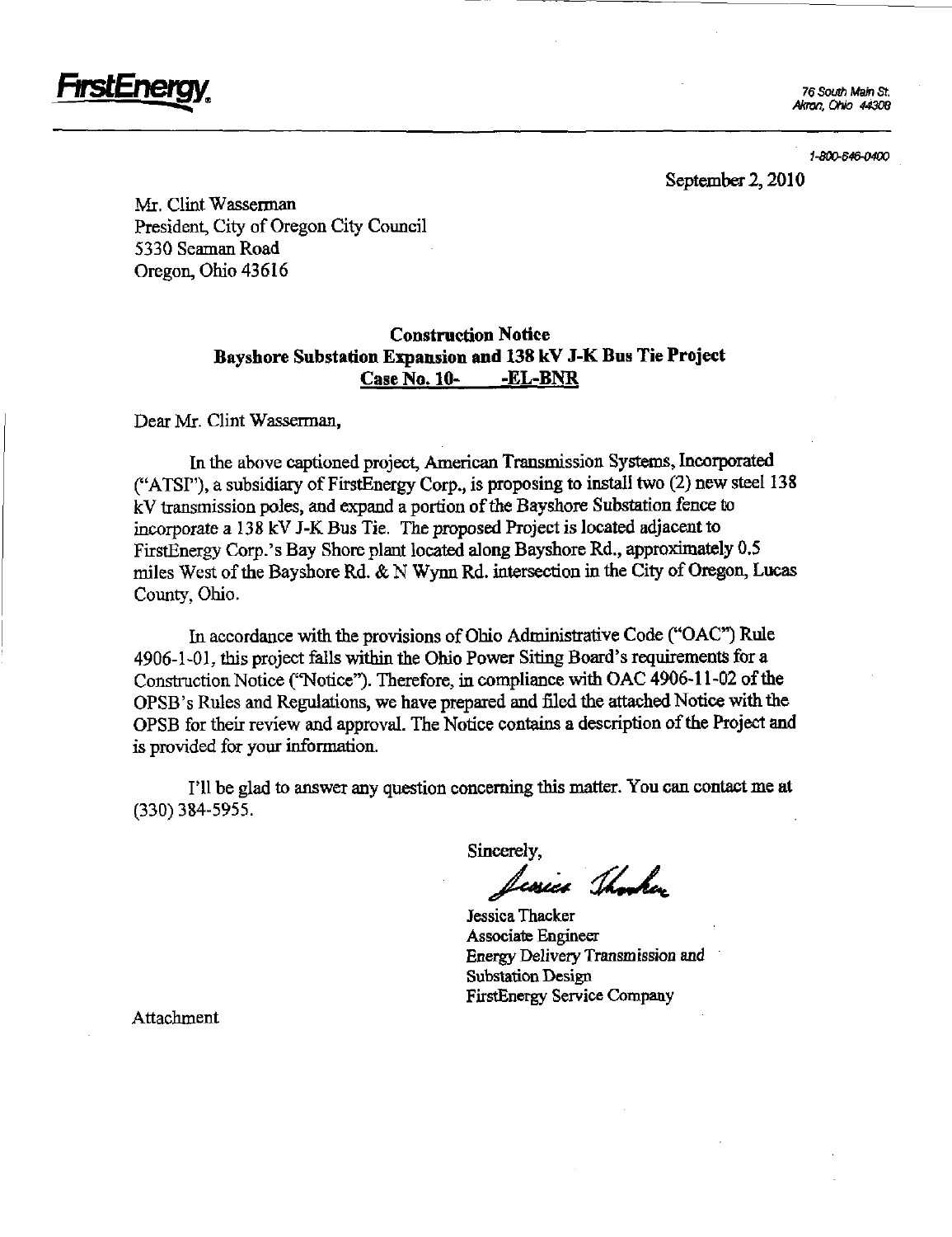**FirstEnergy.** The south Main St.

Akron, Ohio 44308

1-800-646-0400

September 2, 2010

Ms. Tina M. Evans Clerk of Council, City of Oregon City Council 5330 Seaman Road Oregon, Ohio 43616

#### Construction Notice Bayshore Substation Expansion and 138 kV J-K Bus Tie Project Case No. 10- -EL-BNR

Dear Ms. Tina M. Evans,

In the above captioned project, American Transmission Systems, Incorporated ("ATSI"), a subsidiary of FirstEnergy Corp., is proposing to install two (2) new steel 138 kV transmission poles, and expand a portion of the Bayshore Substation fence to incorporate a 138 kV J-K Bus Tie. The proposed Project is located adjacent to FirstEnergy Corp.'s Bay Shore plant located along Bayshore Rd., approximately 0.5 miles West of the Bayshore Rd. & N Wynn Rd. intersection in the City of Oregon, Lucas County, Ohio.

In accordance with tbe provisions of Ohio Administrative Code ("OAC") Rule 4906-1-01, this project falls within the Ohio Power Siting Board's requirements for a Construction Notice ("Notice"). Therefore, in compliance with OAC 4906-11-02 of the OPSB's Rules and Regulations, we have prepared and filed the attached Notice with the OPSB for their review and approval. The Notice contains a description of the Project and is provided for your information.

I'll be glad to answer any question concerning this matter. You can contact me at (330)384-5955.

Sincerely,

resia Thacken

Jessica Thacker Associate Engineer Energy Delivery Transmission and Substation Design FirstEnergy Service Company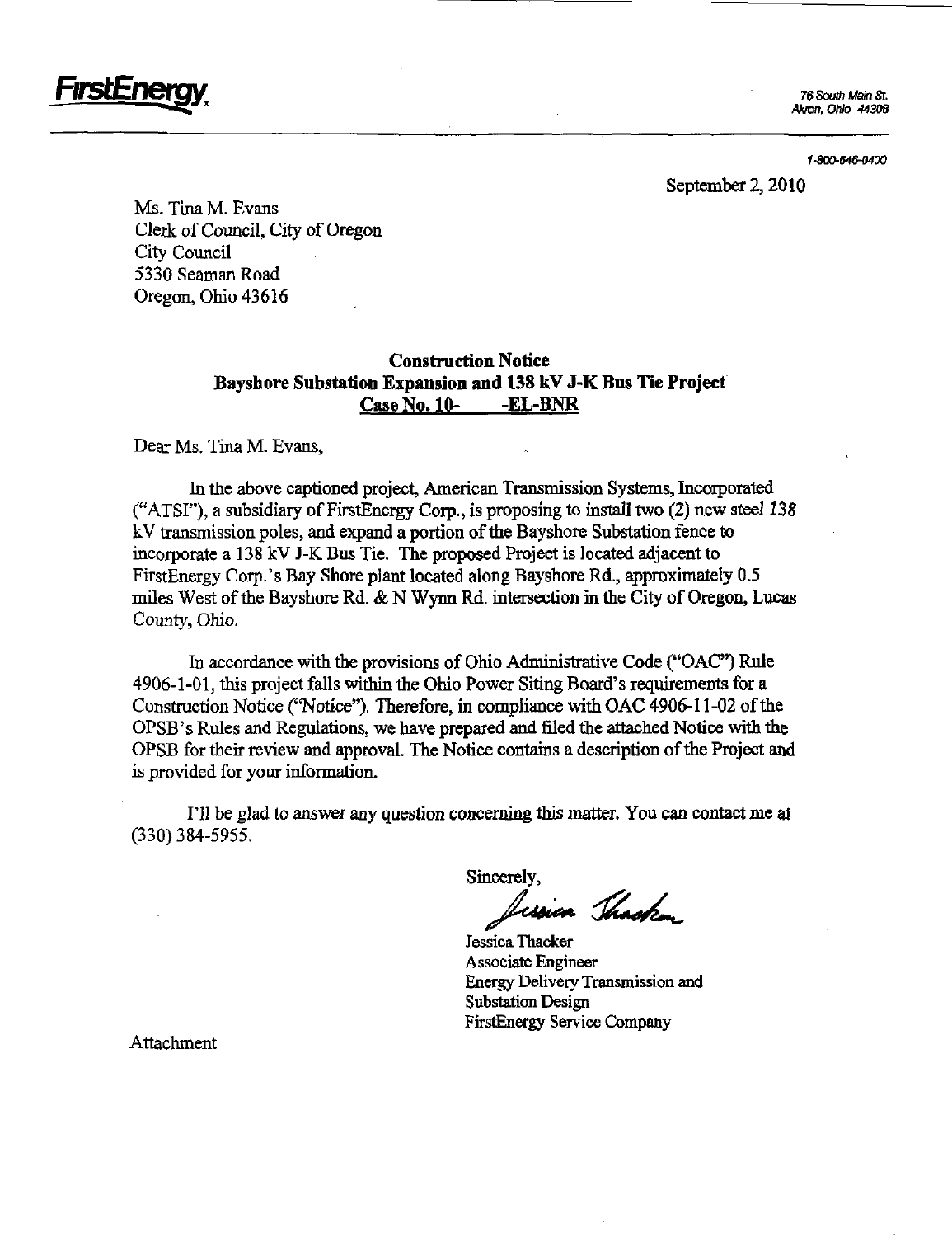

Akron, Ohio 44308

1-800-646-0400

September 2, 2010

Mr. Rodney Schultz, P.E. Deputy City Engineer, City of Oregon 5330 Seaman Road Oregon, Ohio 43616

#### Construction Notice Bayshore Substation Expansion and 138 kV J-K Bus Tie Project Case No. 10- EL-BNR

Dear Mr. Rodney Schultz,

In the above captioned project, American Transmission Systems, Incorporated ("ATSI"), a subsidiary of FirstEnergy Corp., is proposing to mstall two (2) new steel 138 kV transmission poles, and expand a portion of the Bayshore Substation fence to incorporate a 138 kV J-K Bus Tie. The proposed Project is located adjacent to FirstEnergy Corp.'s Bay Shore plant located along Bayshore Rd., approximately 0.5 miles West of the Bayshore Rd. & N Wynn Rd. intersection in the City of Oregon, Lucas County, Ohio.

In accordance with the provisions of Ohio Administrative Code ("OAC'\*) Rule 4906-1-01, this project falls within the Ohio Power Siting Board's requirements for a Construction Notice ("Notice"). Therefore, in compliance with OAC 4906-11-02 of the OPSB's Rules and Regulations, we have prepared and filed the attached Notice with the OPSB for their review and approval. The Notice contains a description of the Project and is provided for your information.

I'll be glad to answer any question concerning this matter. You can contact me at (330) 384-5955.

Sincerely,<br>Jessien Shocker

Jessica Thacker Associate Engineer Energy Delivery Transmission and Substation Design FirstEnergy Service Company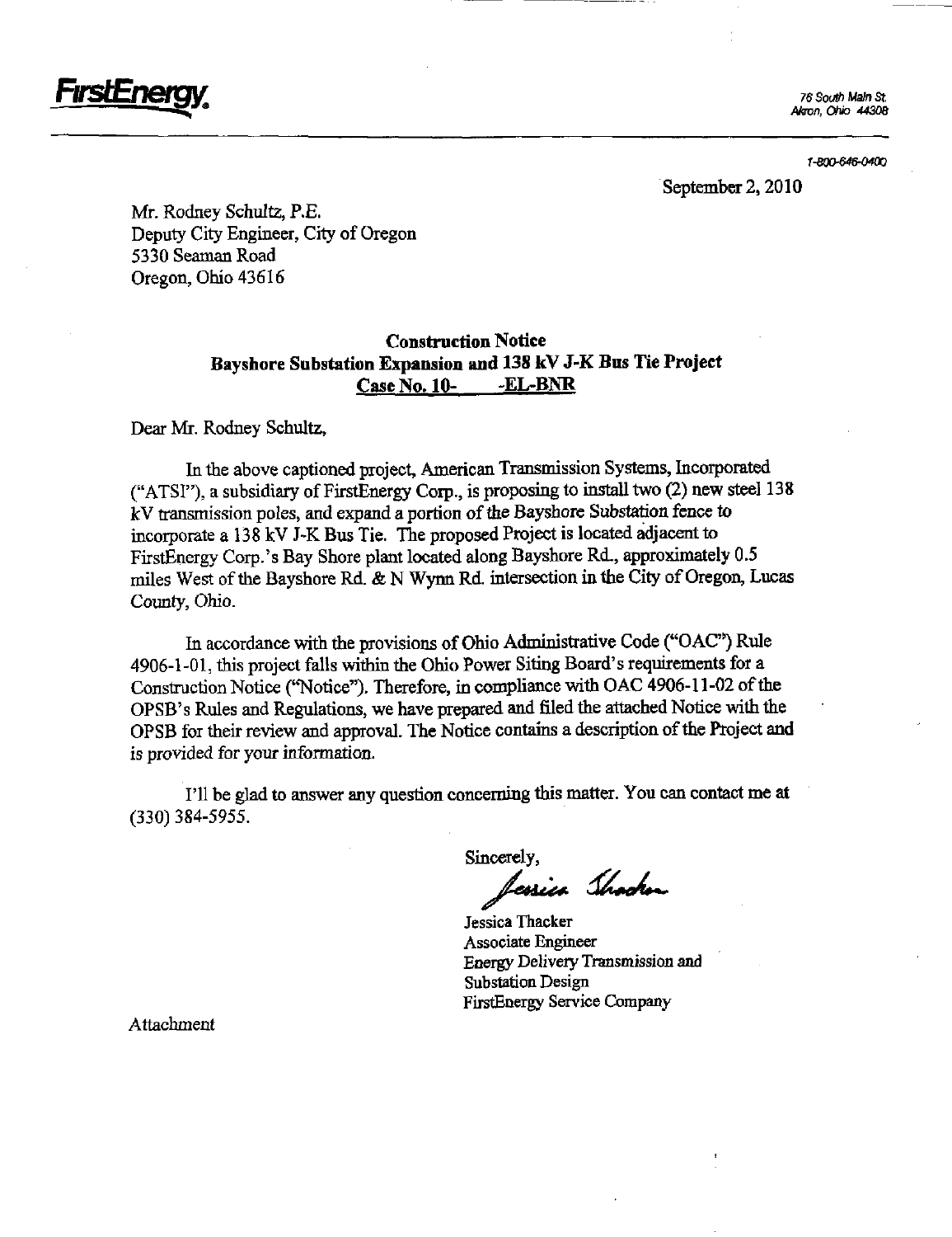

Akron, Ohio 44308

1-800-646-0400

September 2, 2010

Mr. Paul Roman Public Service Director, City of Oregon 5330 Seaman Road Oregon, Ohio 43616

#### Construction Notice Bayshore Substation Expansion and 138 kV J-K Bus Tie Project Case No. 10- -EL-BNR

Dear Mr. Paul Roman,

In the above captioned project, American Transmission Systems, Incorporated ("ATSI"), a subsidiary of FirstEnergy Corp., is proposing to install two (2) new steel 138 kV transmission poles, and expand a portion of the Bayshore Substation fence to incorporate a 138 kV J-K Bus Tic. The proposed Project is located adjacent to FirstEnergy Corp.'s Bay Shore plant located along Bayshore Rd., approximately 0.5 miles West of the Bayshore Rd. & N Wynn Rd. intersection in the City of Oregon, Lucas County, Ohio.

In accordance with the provisions of Ohio Administrative Code ("OAC") Rule 4906-1-01, this project falls within the Ohio Power Siting Board's requirements for a Construction Notice ("Notice"). Therefore, in compliance with OAC 4906-11-02 of the OPSB's Rules and Regulations, we have prepared and filed the attached Notice with the OPSB for their review and approval. The Notice contains a description of the Project and is provided for your information.

I'll be glad to answer any question concerning this matter. You can contact me at (330)384-5955.

Sincerely,

lissica Thacka

Jessica Thacker Associate Engineer Energy Delivery Transmission and Substation Design FirstEnergy Service Company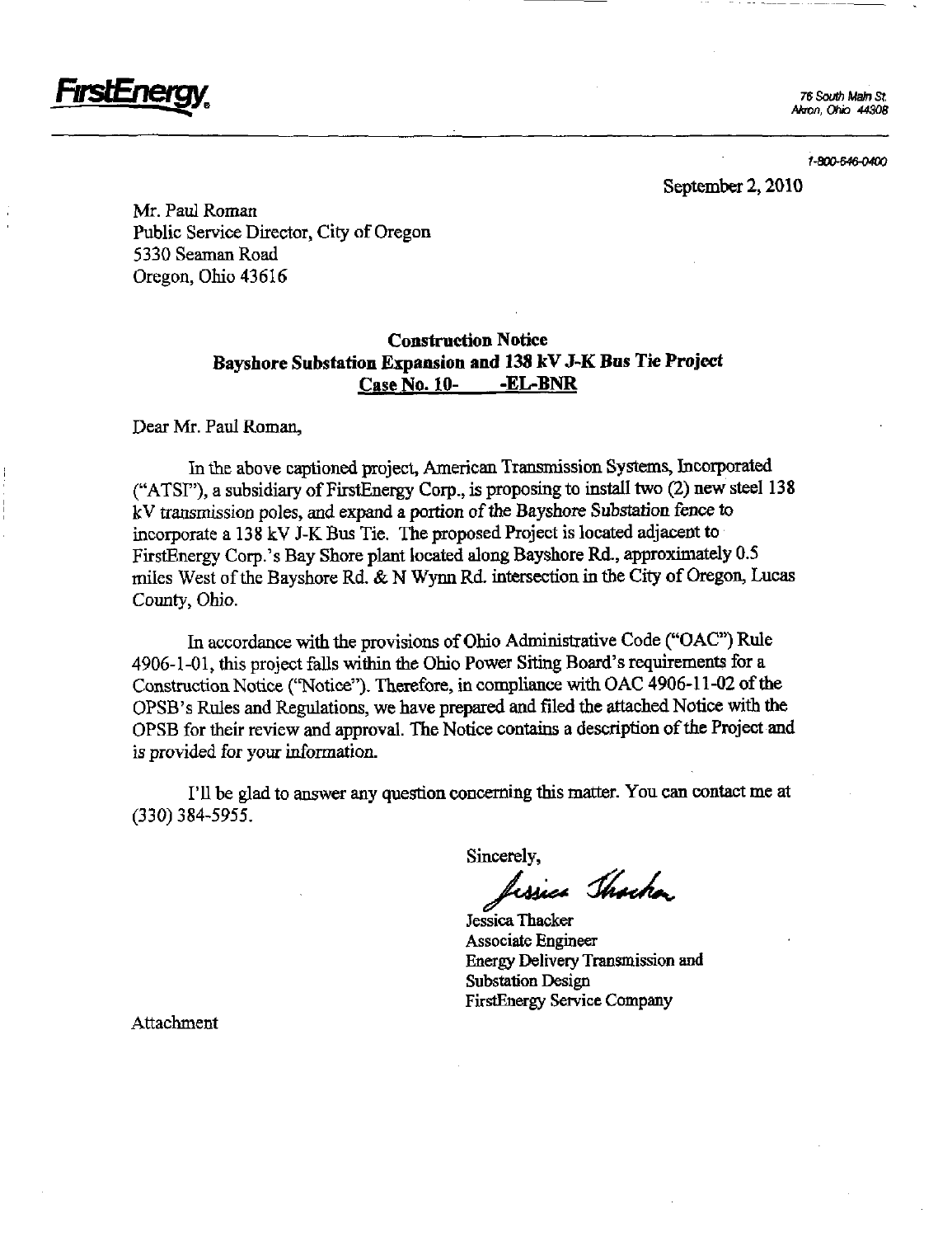

Akron. Ohio 44308

1-800-646-0400

September 2, 2010

Mr. Michael Beazley City Administrator, City of Oregon 5330 Seaman Road Oregon, Ohio 43616

#### Construction Notice Bayshore Substation Expansion and 138 kV J-K Bus Tie Project Case No. 10- -EL-BNR

Dear Mr. Michael Beazley^

In the above captioned project, American Transmission Systems, Incorporated ("ATSI"), a subsidiary of FirstEnergy Corp., is proposing to install two (2) new steel 138 kV transmission poles, and expand a portion of the Bayshore Substation fence to incorporate a 138 kV J-K Bus Tie. The proposed Project is located adjacent to FirstEnergy Corp.'s Bay Shore plant located along Bayshore Rd., approximately 0.5 miles West of the Bayshore Rd.  $\&$  N Wynn Rd. intersection in the City of Oregon, Lucas County, Ohio.

In accordance with the provisions of Ohio Administrative Code ("OAC") Rule 4906-1-01, this project falls within the Ohio Power Siting Board's requirements for a Construction Notice ("Notice"). Therefore, in compliance with OAC 4906-11-02 of the OPSB's Rules and Regulations, we have prepared and filed the attached Notice with the OPSB for their review and approval. The Notice contains a description of the Project and is provided for your information.

I'll be glad to answer any question concerning this matter. You can contact me at (330)384-5955.

Sincerely,<br>*Jessica Jhacher* 

Fessica Thacker Associate Engineer Energy Delivery Transmission and Substation Design FirstEnergy Service Company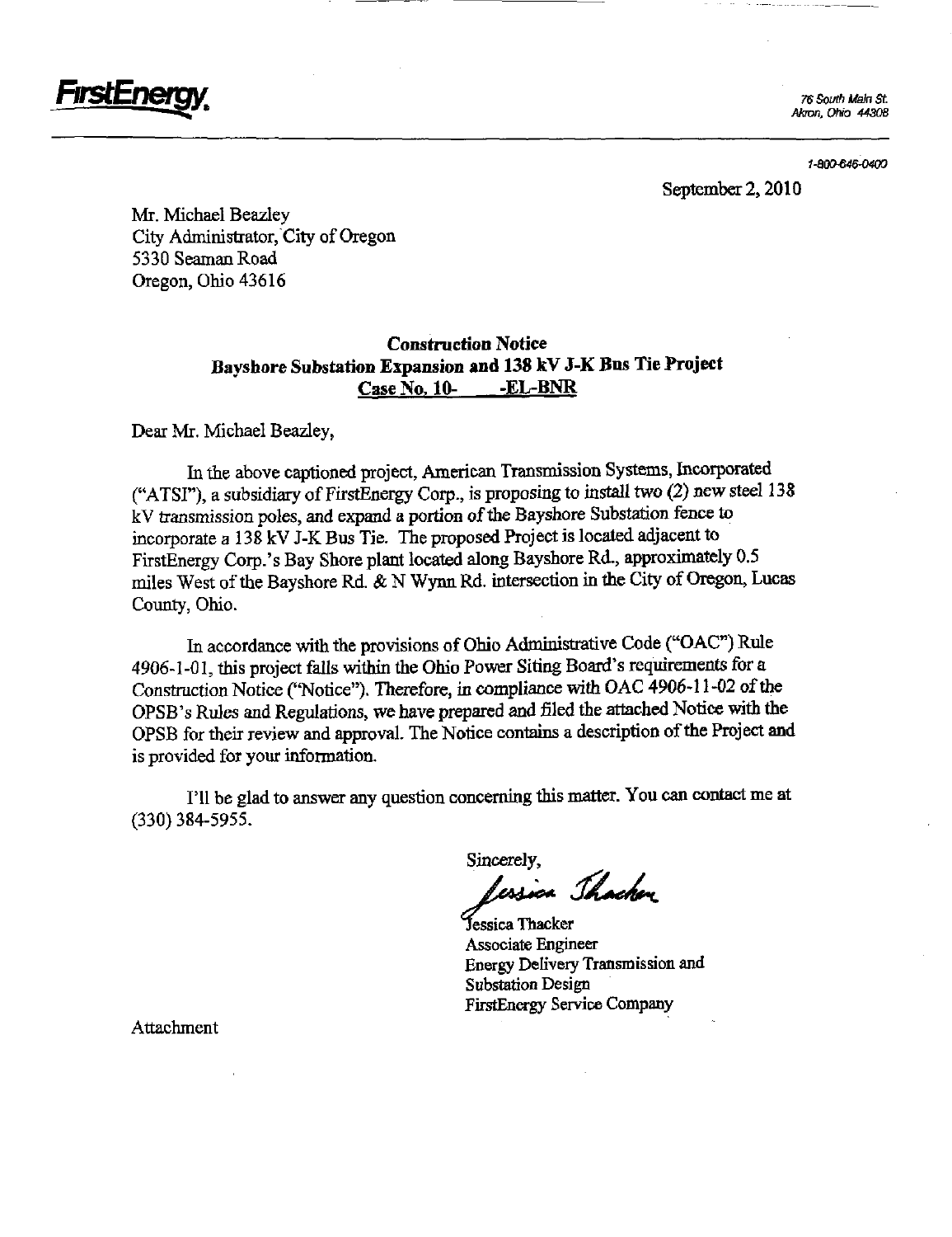*'I'SCENe* 

76 South Main St. Akron, ONo 44308

1-800-646-0400

September 2, 2010

The Honorable Tina Skeldon Wozniak Lucas County Commissioner One Government Center Ste 800 Toledo, Ohio 43604

#### Construction Notice Bayshore Substation Expansion and 138 kV J-K Bus Tie Project Case No. 10- -EL-BNR

Dear Commissioner Wozniak,

In the above captioned project, American Transmission Systems, Incorporated ("ATSI"), a subsidiary of FirstEnergy Corp., is proposing to install two  $(2)$  new steel 138 kV transmission poles, and expand a portion of the Bayshore Substation fence to incorporate a 13 8 kV J-K Bus Tie. The proposed Project is located adjacent to FirstEnergy Corp.'s Bay Shore plant located along Bayshore Rd., approximately 0.5 miles West of the Bayshore Rd.  $\&$  N Wynn Rd. intersection in the City of Oregon, Lucas County, Ohio.

In accordance with the provisions of Ohio Admmistrative Code ("OAC") Rule 4906-1-01, this project falls within the Ohio Power Siting Board's requirements for a Construction Notice ("Notice"). Therefore, in compliance with OAC 4906-11-02 of the OPSB's Rules and Regulations, we have prepared and filed fhe attached Notice with the OPSB for their review and approval. The Notice contains a description of the Project and is provided for your information.

I'll be glad to answer any question concerning this matter. You can contact me at (330)384-5955.

Sincerely,<br>Luis Shacker

Jessica Thacker Associate Engineer Energy Delivery Transmission and Substation Design FirstEnergy Service Company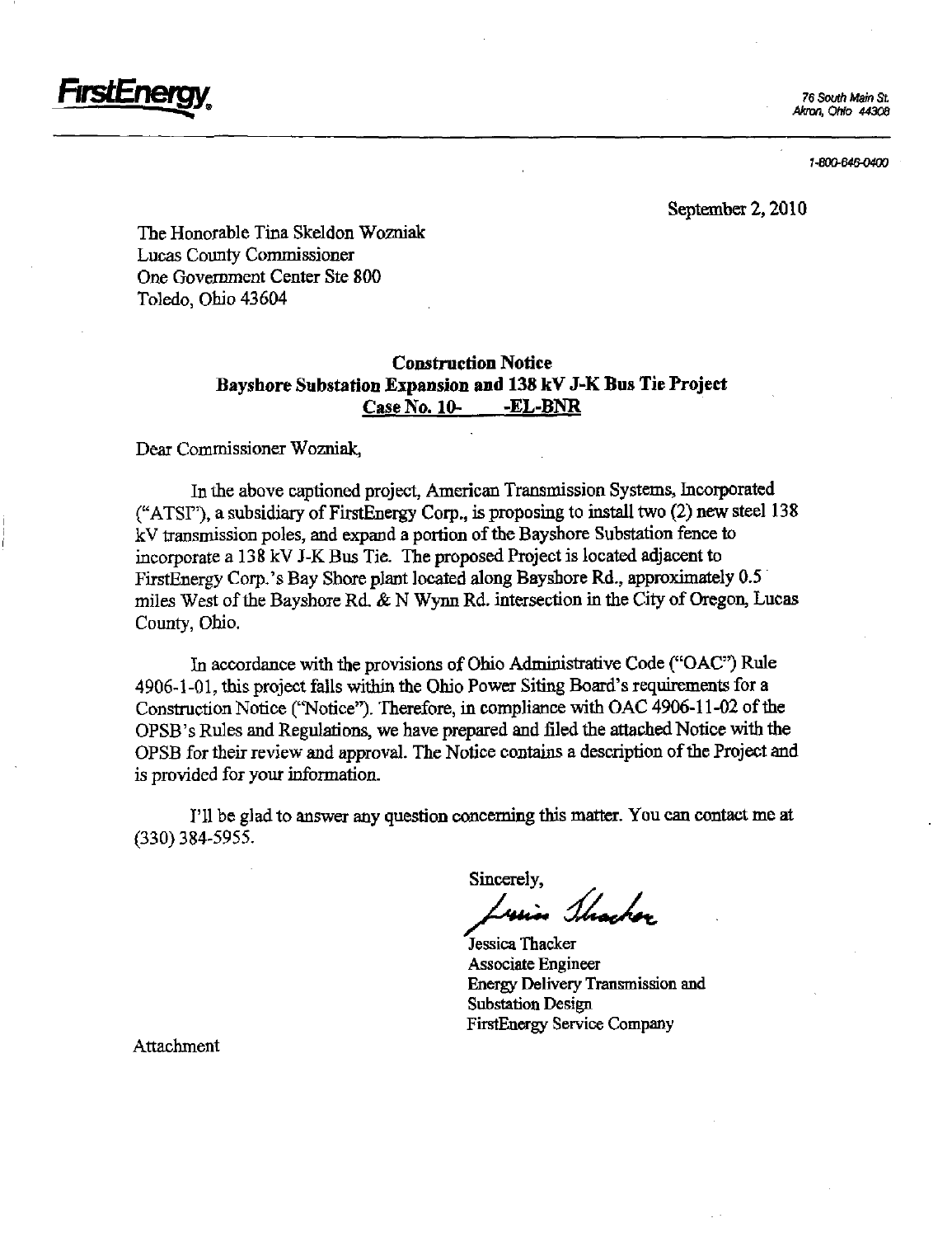

Akron, Ohio 44308

1-800-646-0400

September 2, 2010

The Honorable Pete Gerken Lucas County Commissioner One Government Center Ste 800 Toledo, Ohio 43604

#### Construction Notice Bayshore Substation Expansion and 138 kV J-K Bus Tie Project Case No. 10- -EL-BNR

Dear Commissioner Gerken,

In the above captioned project, American Transmission Systems, Incorporated ("ATSI"), a subsidiary of FirstEnergy Corp., is proposing to install two  $(2)$  new steel 138 kV transmission poles, and expand a portion of the Bayshore Substation fence to mcorporate a 138 kV J-K Bus Tie. The proposed Project is located adjacent to FirstEnergy Corp.'s Bay Shore plant located along Bayshore Rd., approximately 0.5 miles West of the Bayshore Rd. & N Wynn Rd. intersection m the City of Oregon, Lucas County, Ohio.

In accordance with the provisions of Ohio Administrative Code ("OAC") Rule 4906-1-01, this project falls within the Ohio Power Siting Board's requirements for a Construction Notice ("Notice"). Therefore, in compliance with OAC 4906-11-02 of the OPSB's Rules and Regulations, we have prepared and filed the attached Notice with the OPSB for their review and approval. The Notice contains a description of the Project and is provided for your information.

I'll be glad to answer any question concerning this matter. You can contact me at (330)384-5955.

Sincerely,<br>Jessica Jhacker

Jessica Thacker Associate Engineer Energy Delivery Transmission and Substation Design FirstEnergy Service Company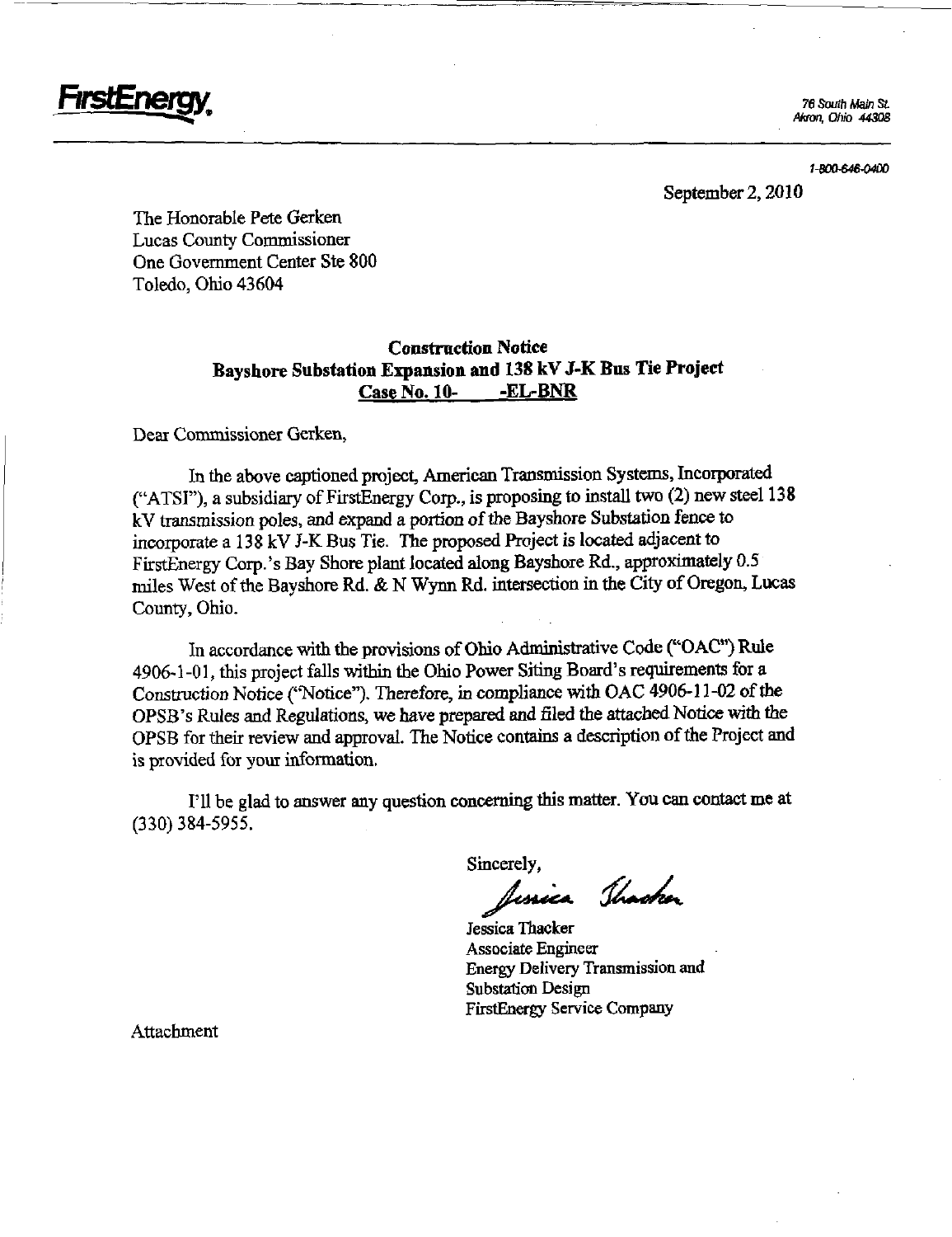

Aknm. ONo 44308

1-800-646-0400

September 2, 2010

The Honorable Ben Konop Lucas County Commissioner One Government Center Ste 800 Toledo, Ohio 43604

#### Construction Notice Bayshore Substation Expansion and 138 kV J-K Bus Tie Project Case No. 10- -EL-BNR

Dear Commissioner Konop,

In the above captioned project, American Transmission Systems, Incorporated ("ATSI"), a subsidiary of FirstEnergy Corp., is proposing to install two  $(2)$  new steel 138 kV transmission poles, and expand a portion of the Bayshore Substation fence to mcorporate a 138 kV J-K Bus Tie. The proposed Project is located adjacent to FirstEnergy Corp.'s Bay Shore plant located along Bayshore Rd., approximately 0.5 miles West of the Bayshore Rd. & N Wynn Rd. intersection in the City of Oregon, Lucas County, Ohio.

In accordance with the provisions of Ohio Administrative Code ("OAC") Rule 4906-1-01, this project falls within the Ohio Power Siting Board's requirements for a Construction Notice ("Notice"). Therefore, in compliance with OAC 4906-11-02 of the OPSB's Rules and Regulations, we have prepared and filed the attached Notice with the OPSB for their review and approval. The Notice contains a description of the Project and is provided for your information.

I'll be glad to answer any question concerning this matter. You can contact me at (330)384-5955.

Sincerely,

Thanks

Jessica Thacker Associate Engineer Energy Delivery Transmission and Substation Design FirstEnergy Service Company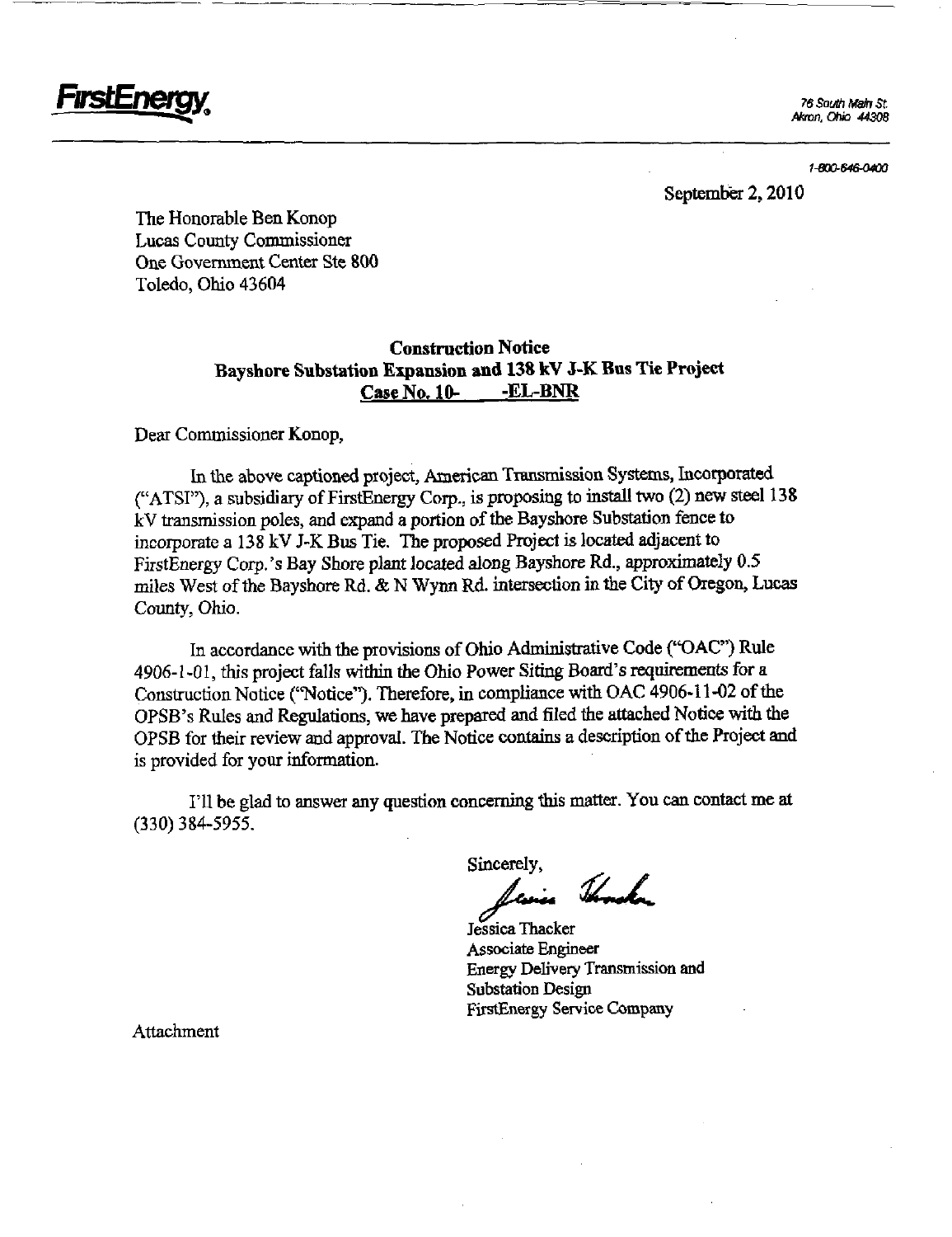

76 South Main St. Akron, ONo 44308

1-800-646-0400

September 2, 2010

Mr. Keith G. Earley, P.E., P.S. Lucas County Engineer One Government Center Ste 800 Toledo, Ohio 43604

#### Construction Notice Bayshore Substation Expansion and 138 kV J-K Bus Tie Project Case No. 10- -EL-BNR

Dear Mr. Keith G. Earley,

In the above captioned project, American Transmission Systems, Incorporated ("ATSI"), a subsidiary of FirstEnergy Corp., is proposing to install two  $(2)$  new steel 138 kV transmission poles, and expand a portion of the Bayshore Substation fence to incorporate a 138 kV J-K Bus Tie. Tie proposed Project is located adjacent to FirstEnergy Corp.'s Bay Shore plant located along Bayshore Rd., approximately 0.5 miles West of the Bayshore Rd. & N Wynn Rd. intersection in the City of Oregon, Lucas County, Ohio.

In accordance with the provisions of Ohio Administrative Code ("OAC") Rule 4906-1-01, this project falls within the Ohio Power Sitmg Board's requirements for a Construction Notice ("Notice"). Therefore, in compliance with OAC 4906-11-02 of the OPSB's Rules and Regulations, we have prepared and filed the attached Notice with the OPSB for their review and approval. The Notice contains a description of the Project and is provided for your information.

I'll be glad to answer any question concerning this matter. You can contact me at (330)384-5955.

Sincerely,

 $l_{\textit{using}}$  Shacker

Jessica Thacker Associate Engineer Energy Delivery Transmission and Substation Design FirstEnergy Service Company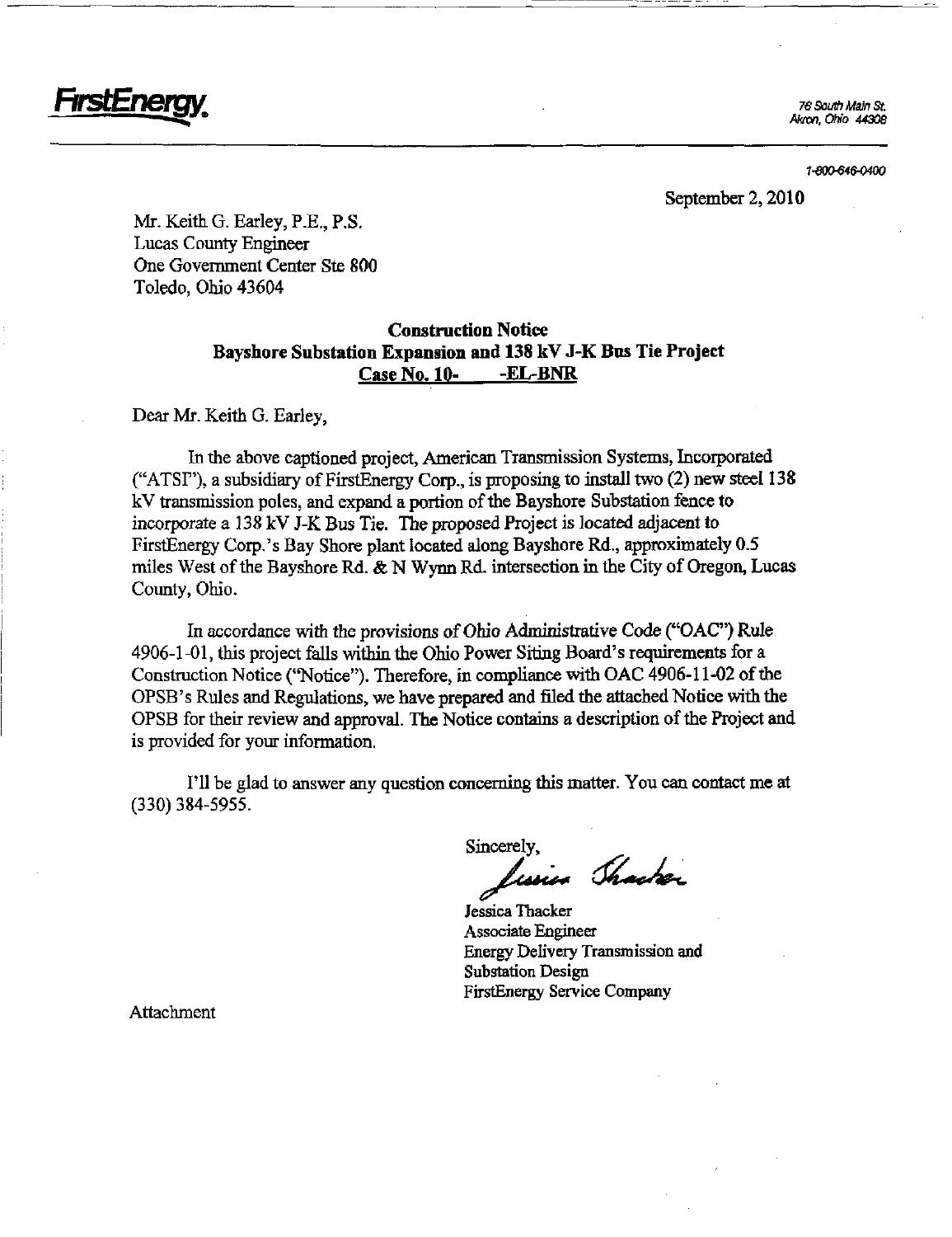## AMERICAN TRANSMISSION SYSTEMS, INCORPORATED

## CONSTRUCTION NOTICE

### BAYSHORE SUBSTATION EXPANSION AND 138 kV J-K BUS TIE PROJECT

OPSB CASE NO. 10-<br>-EL-BNR

September 2, 2010

American Transmission Systems, Incorporated 76 South Main Street Akron, Ohio 44308

 $\sigma$ 

€/> ^ 1  $\leq$ 

 $\overline{S}$ • ^

 $\bar{\vec{z}}$  o

-O

^ i n

 $\frac{C}{D}$ o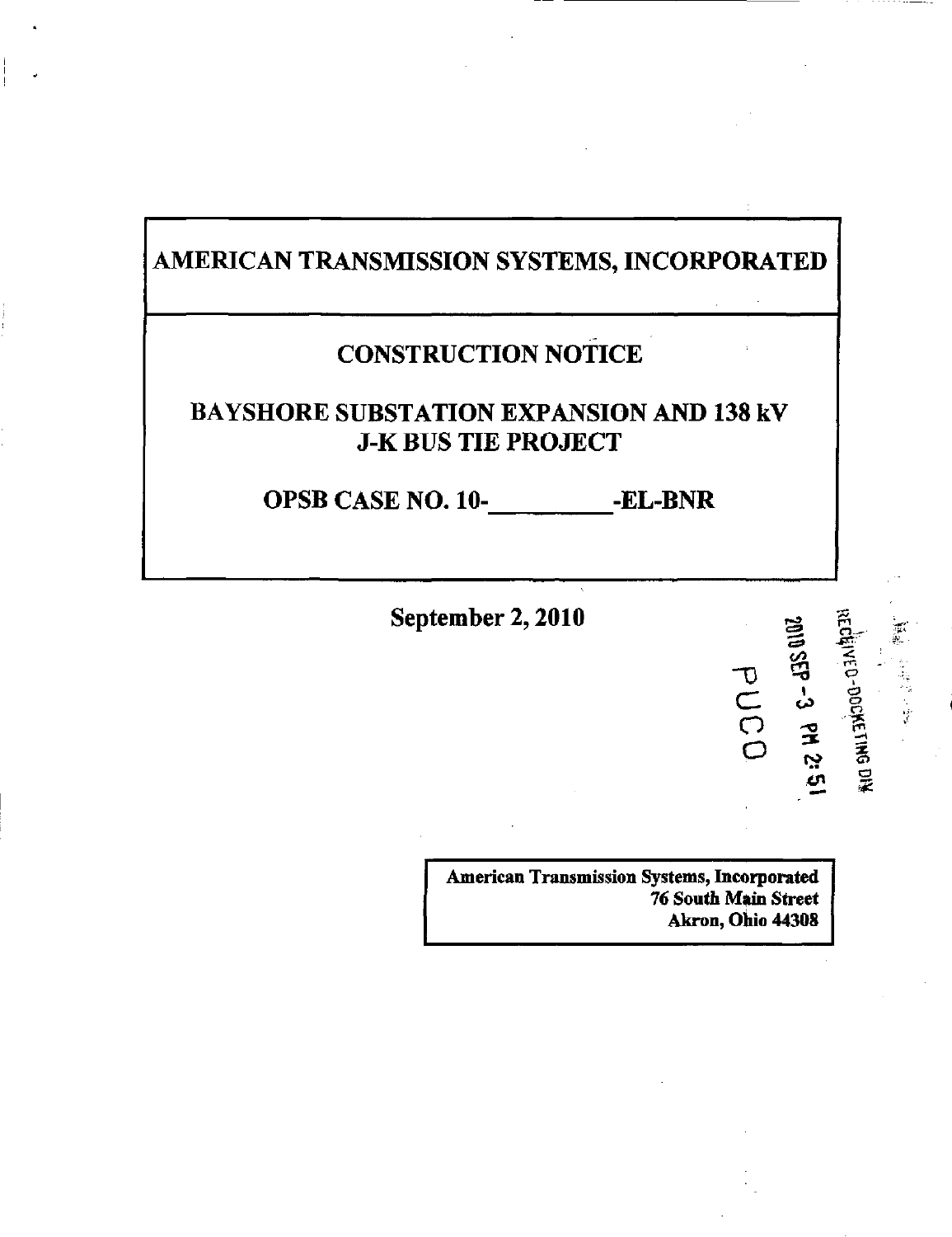#### CONSTRUCTION NOTICE BAY SHORE SUBSTATION EXPANSION AND 138 kV J-K BUS TIE PROJECT

The following information is being provided in accordance with the procedures delineated in Ohio Administrative Code Section 4906-11-02: Construction Notice Requirements of the Rules and Regulations of the Ohio Power Siting Board.

#### 4906-11-02 (E): Information Requirements

#### 4906-11-02 (B) (1): Name of the Project

Name of Project: Bay Shore Substation Expansion and 138 kV J-K Bus Tie Project

#### 4906-11-02 (B) (2) (a): Brief Description of Project

In the Bay Shore Substation Expansion and 138 kV J-K Bus Tie Project, American Transmission Systems, Incorporated ("ATSI"), a FirstEnergy Corp. subsidiary, is proposing to install two (2) new steel 138 kV transmission poles, and expand a portion of the existing Bay Shore Substation fence to incorporate a 138 kV J-K Bus Tie. The proposed Project is located adjacent to FirstEnergy Generation Corp.'s Bay Shore Plant located along Bay Shore Rd., approximately 0.5 miles West of the Bay Shore Rd. & N Wynn Rd. intersection in the City of Oregon, Lucas County, Ohio.

The general location of the proposed Project is shown in Exhibit 1, which is a partial copy of the United States Geologic Survey, Lucas County, Ohio and Monroe County Michigan Quad, Map ID 41083-F4. The general layout of the proposed Project is shown in Exhibit 2. The existing Bay Shore Substation encompasses an approximately 451,000 square foot area. A small trapezoid-shaped section of the substation, approximately 78 ft.  $x$  8 ft.(624 sq. ft.), will be expanded to accommodate additional substation equipment. A new section of 138 kV substation buswork, designed as a 138 kV transmission line will be installed to connect the substation bus. The project will also reconfigure a small retention basin to accommodate the new fence line so the basin has the same capacity. The 138 kV line will be supported on

1 **American Transmission Systems Incorporated** Bayshore Substation Expaosion and 138 kVJ-K Bus Tie Project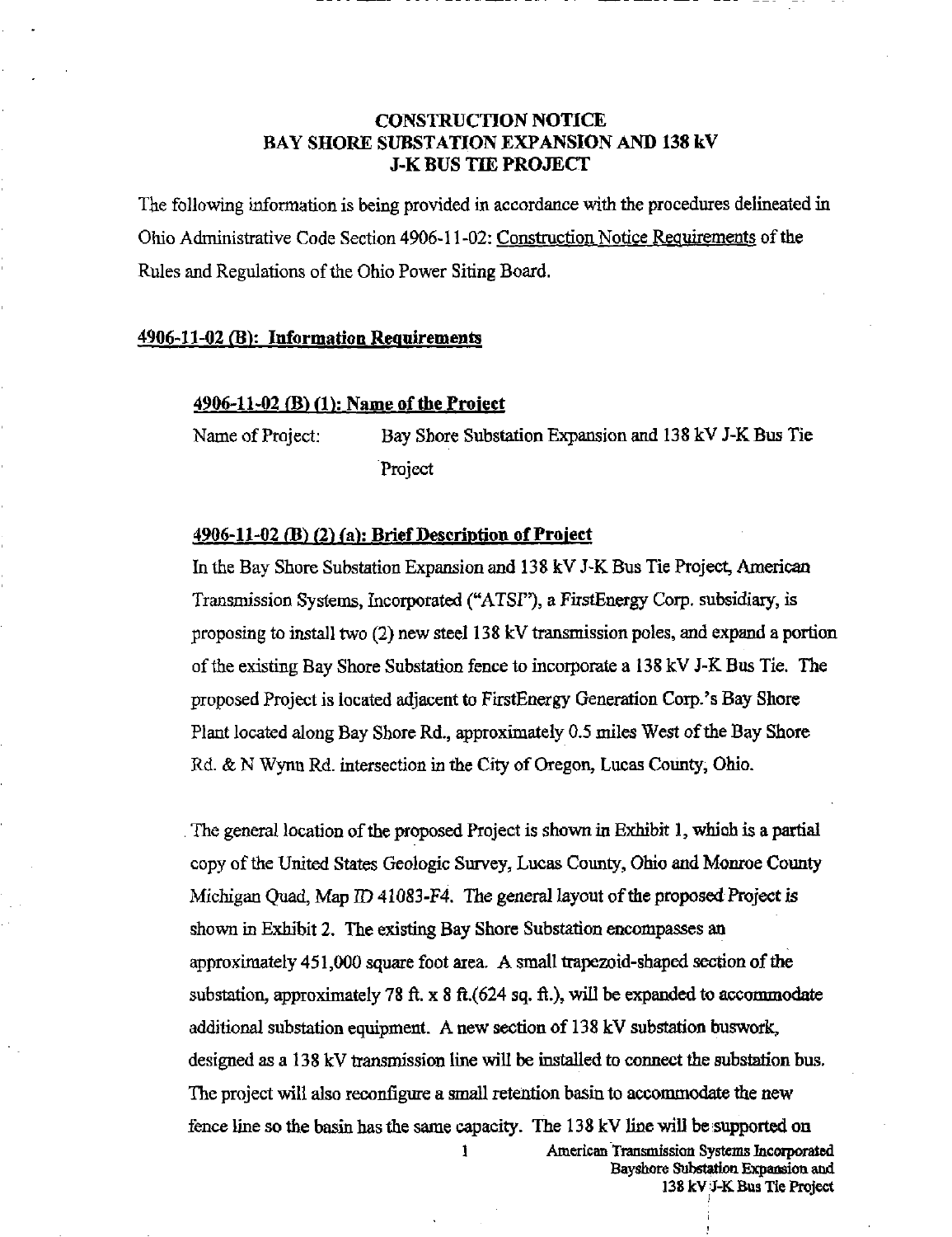two new poles shown in Exhibit 4. The project installs an additional connection between the substations J & K buses to feed the No. 6 Transformer which powers equipment for Bay Shore Generation Plant's Generator No. 1.

#### 4906-11-02 (B) (2) (h): Construction Notice Requirements

The proposed Project meets the requirements for a Construction Notice because the project is within the types of project defined by Item  $(1)$  and  $(0)$  the Application Requirement Matrix for Electric Power Transmission Lines in Appendix A of 4906-1-01 of the Ohio Administrative Code, which requires the filing of a Construction Notice. This *items* states:

- (1) Renouting or extension or new construction of single or multiple circuit electric power transmisson line(s) as follows: (d) Line(s) one hundred twenty-five kV and above, but less than three hundred kV, and not greater than  $0.2$  miles in length.
- (8) Cdnstructing additions to existing electric power transmission substation where:

(a) There is a twenty percent or less expansion of the fenced area

The proposed Project mcludes installing approximately 284 feet of 138 kV transmission line and expanding part of the southem fence line approximately 8 feet to the south to meet the existing fence that follows along Bay Shore Road. This will expand the footprint of the substation by a maximum of approximately 624 square feet. This represents an approximate 0.001 percent expansion of the substation.

#### $4906-11-02$  (B) (3): Need for the Project

The proposed Project is needed to facilitate the J-K Tie Bus. Currently, Transformer No. 6 is madially fed off of the J 138 kV Substation Bus and powers equipment for Bay Shore Generation Plant's Generator No. 1. This new J-K bus tie will provide Transformer No. 6 with a source of backup power if anything should ever disrupt the power supply from either bus and increase reliability for Bay Shore Generation Plant.

 $\mathbf{2}$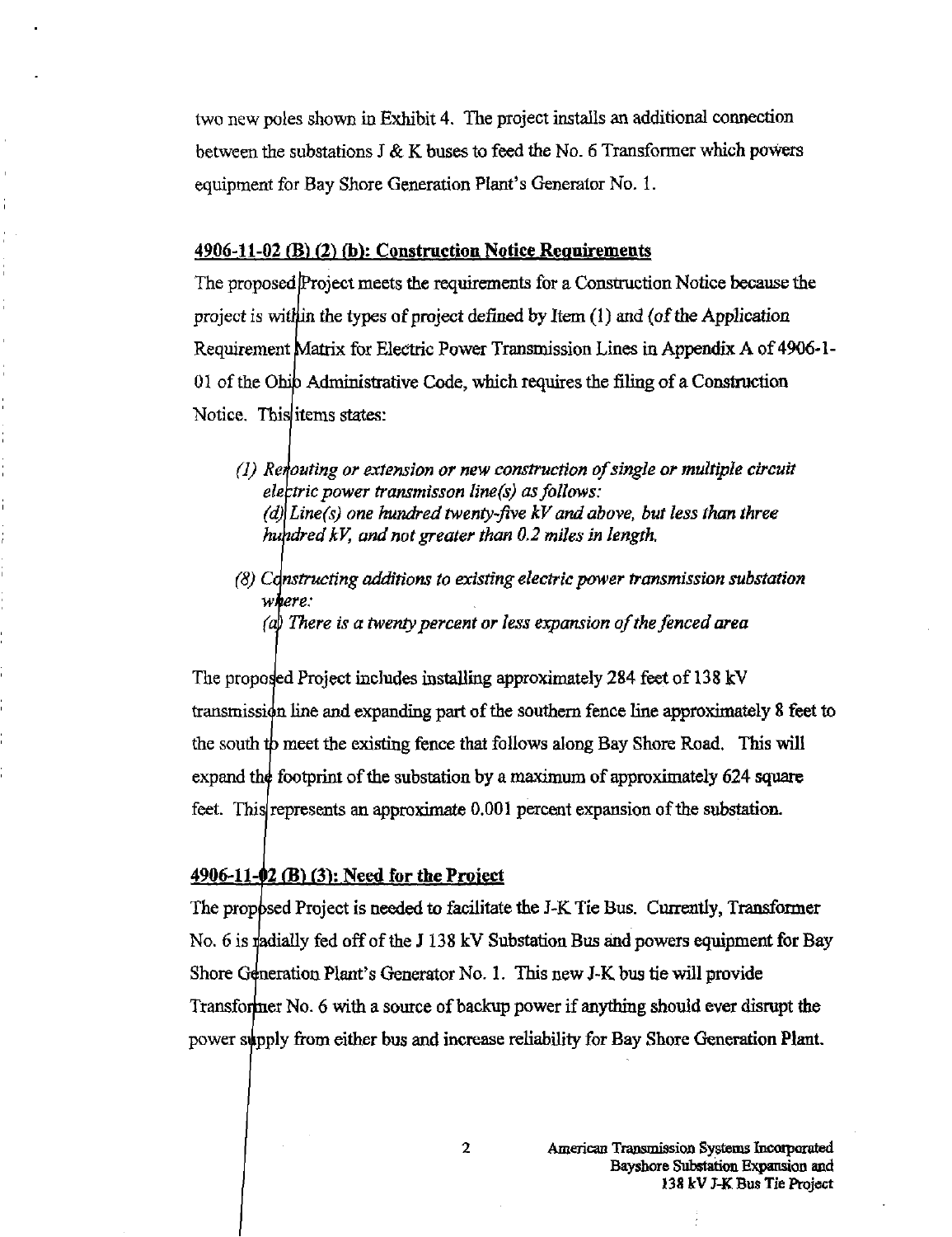#### 4906-11-02 (B) (4): Construction Schedule

Construction on the proposed Project is proposed to begin as early as October 15, 2010, Construction on the proposed Project is expected to be completed by May 31, 2011.

#### 4906-11-02 (B) (5): Esthnated Costs

The following is the estimated capital cost for the Project:

Estimated Cost \$210,300

#### $4906-11-02$  (B) (6): Operating Characteristics

The J-K 138 kV Bus Tie will be designed for 138 kV operation. The J-K 138 kV Bus Tie will be normally closed and will have both the J and K 138 kV buses feeding Transformer No. 6. If there is ever a fault on one of the buses, the bus tie will increase reliability by having the flexibility to feed Transformer No. 6 entirely from either bus.

#### 4906-11-02 (B) (7): Area Map

Exhibit No, 1 depicts the general location of the project site. This exhibit provides a partial copy of the United States Geologic Survey, Lucas County, Ohio and Monroe County, Michigan Quad Map ID 41083-F4. To locate and view the project site from Columbus, Ohio, travel north on OH-315 approximately 22 miles and turn left at US-23N/Columbus Pike. Continue to follow US-23N for approximately 56 miles. Take the ramp to OH-103 E/US-23 N and turn right to follow US-23 N for approximately 16 miles. Turn right onto Midblock Upas and go approximately 0.4 miles then make a left onto W South St. and go 0.3 miles. Turn right onto US-23 N/S County Line St. and continue to follow US-23 for approximately 22 miles. Turn left at US-20 W/US-23 N/Fremont Pike and go approximately 3 miles. Take exit 81A to merge onto OH-420 N toward I-280/Toledo for 2.4 miles and continue to follow 1-280 N for approximately 9.5 miles. Take exit 9 for Front St. towards OR'65 and keep right at the fork, following signs for Front St. N and merge onto Front St. for approximately  $2$ miles. Turn right at Millard Ave. and follow for 0.8 miles and turn left at Otter Creek

 $\overline{\mathbf{3}}$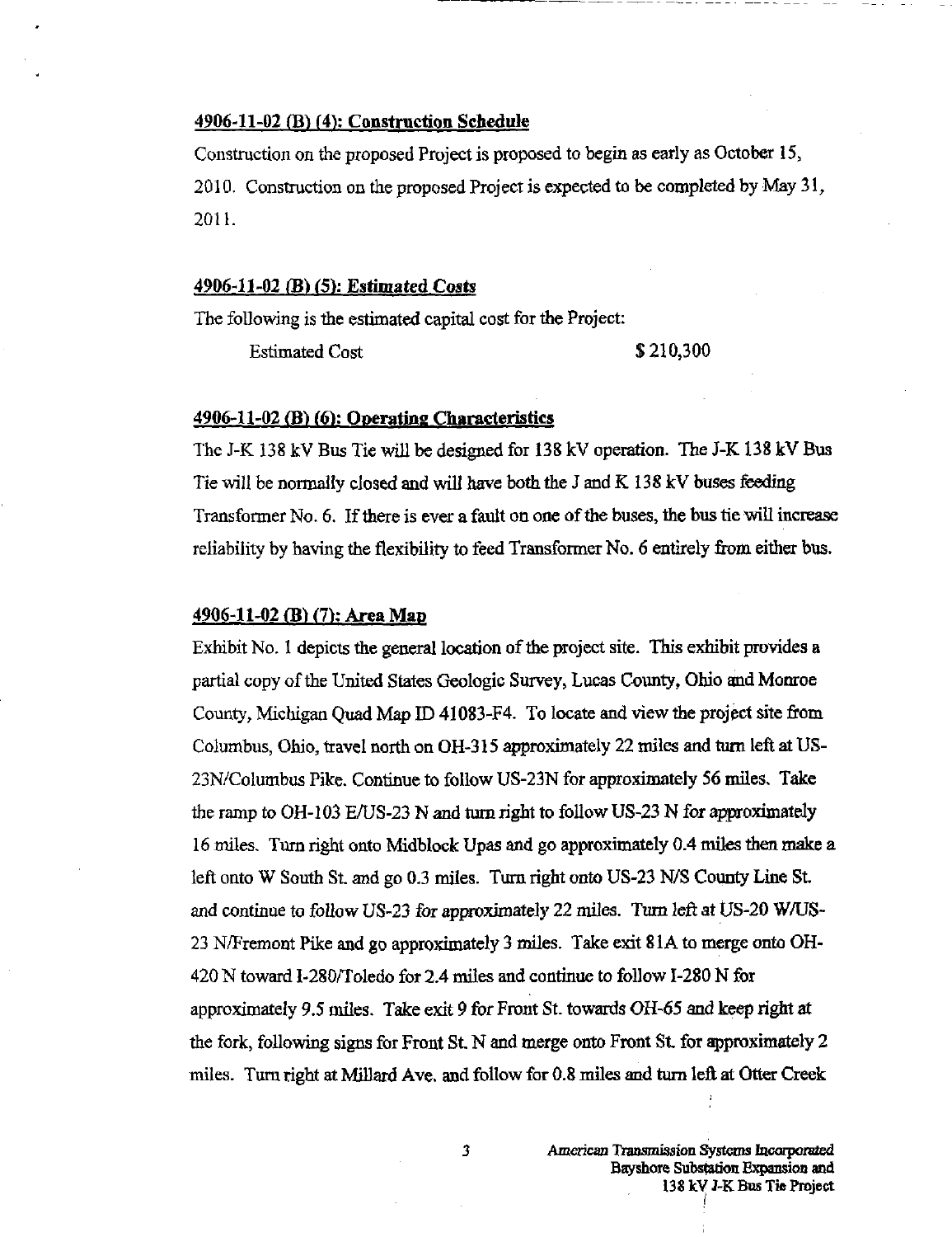Rd. and follow for approximately 2 miles. Contmue onto Bay Shore Rd. for approximately 0.4 miles and the project site will be on the left.

#### 4906-11-02 (B) (S): Properties List

The Bay Shore substation is located on The Toledo Edison Company ("Toledo Edison") property. The proposed expanded fence and two poles will be located on FirstEnergy Generation Corp. ("FE GENCO") property. ATSI, Toledo Edison, and FE GENCO are subsidiaries of FirstEnergy Corp. and the necessary easements will be obtained for ATSI to construct the project.

4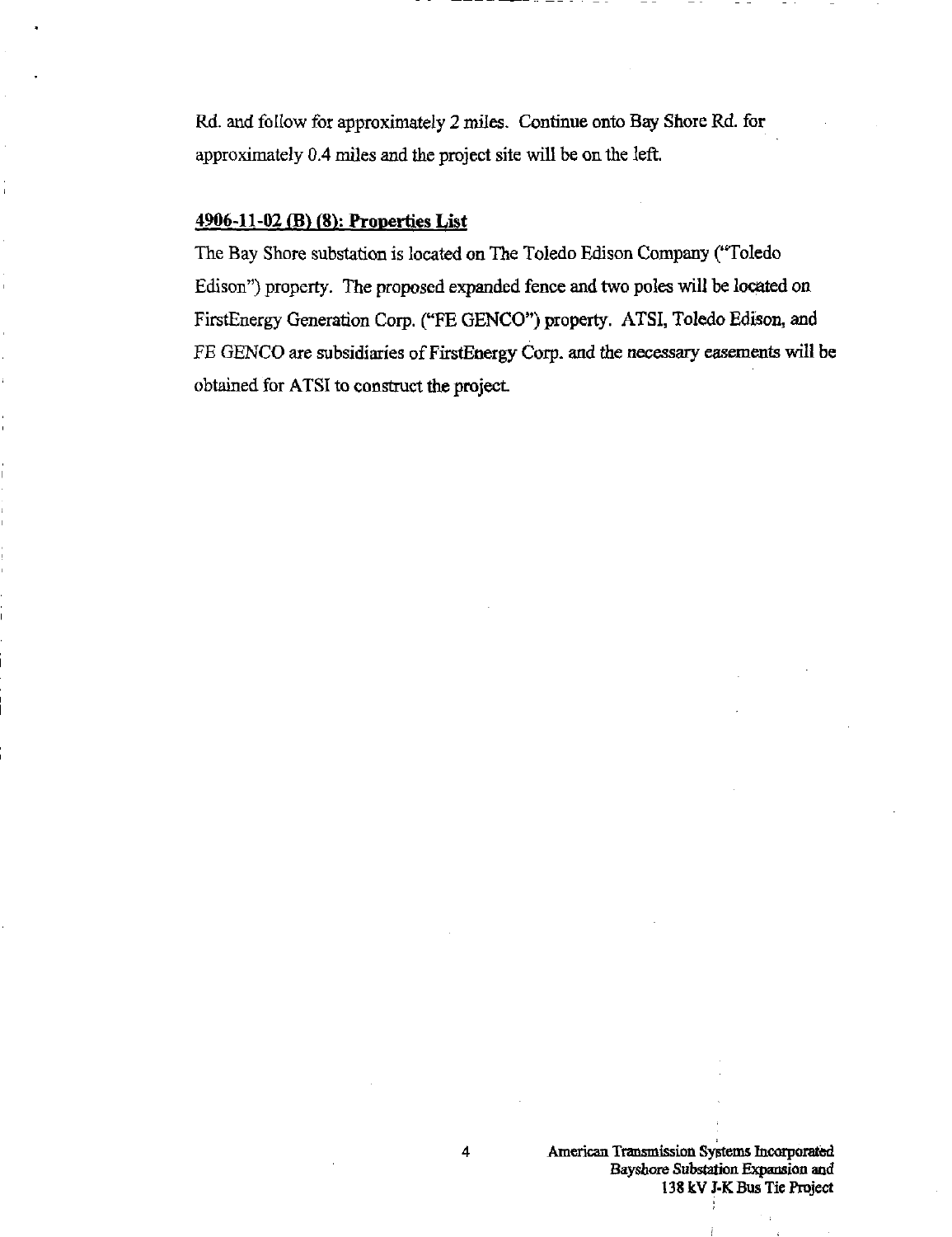#### 4906-11-02 (C): Documentation of Construction Notice Transmittal

This Construction Notice is being provided concurrentiy to the following officials of the City of Oregon and Lucas County, Ohio. Copies of the transmittal letters to these officials have been included with the transmittal letter submittmg this Construction Notice to the Ohio Power Siting Board.

#### City of Oregon

The Honorable Mike Seferian Mayor, City of Oregon 5330 Seaman Road Oregon, Ohio 43616

Mr. Clint Wasserman President, City of Oregon City Council 5330 Seaman Road Oregon, Ohio 43616

Ms. Tina M. Evans Clerk of Council, City of Oregon City Council 5330 Seaman Road Oregon, Ohio 43616

#### **Lucas County**

The Honorable Tina Skeldon Wozniak Lucas County Commissioner One Government Center Ste 800 Toledo, Ohio 43604

The Honorable Pete Gerken Lucas County Commissioner One Government Center Ste 800 Toledo, Ohio 43604

Mr. Rodney Schultz, P.E. Deputy City Engineer, City of Oregon 5330 Seaman Road Oregon, Ohio 43616

Mr. Paul Roman Public Service Director, City of Oregon 5330 Seaman Road Oregon, Ohio 43616

Mr. Michael Beazley City Administrator, City of Oregon 5330 Seaman Road Oregon, Ohio 43616

The Honorable Ben Konop Lucas County Commissioner One Government Center Ste 800 Toledo, Ohio 43604

Mr. Keith G. Earley, P.E., P.S. Lucas County Engineer One Government Center Ste 800 Toledo, Ohio 43604

5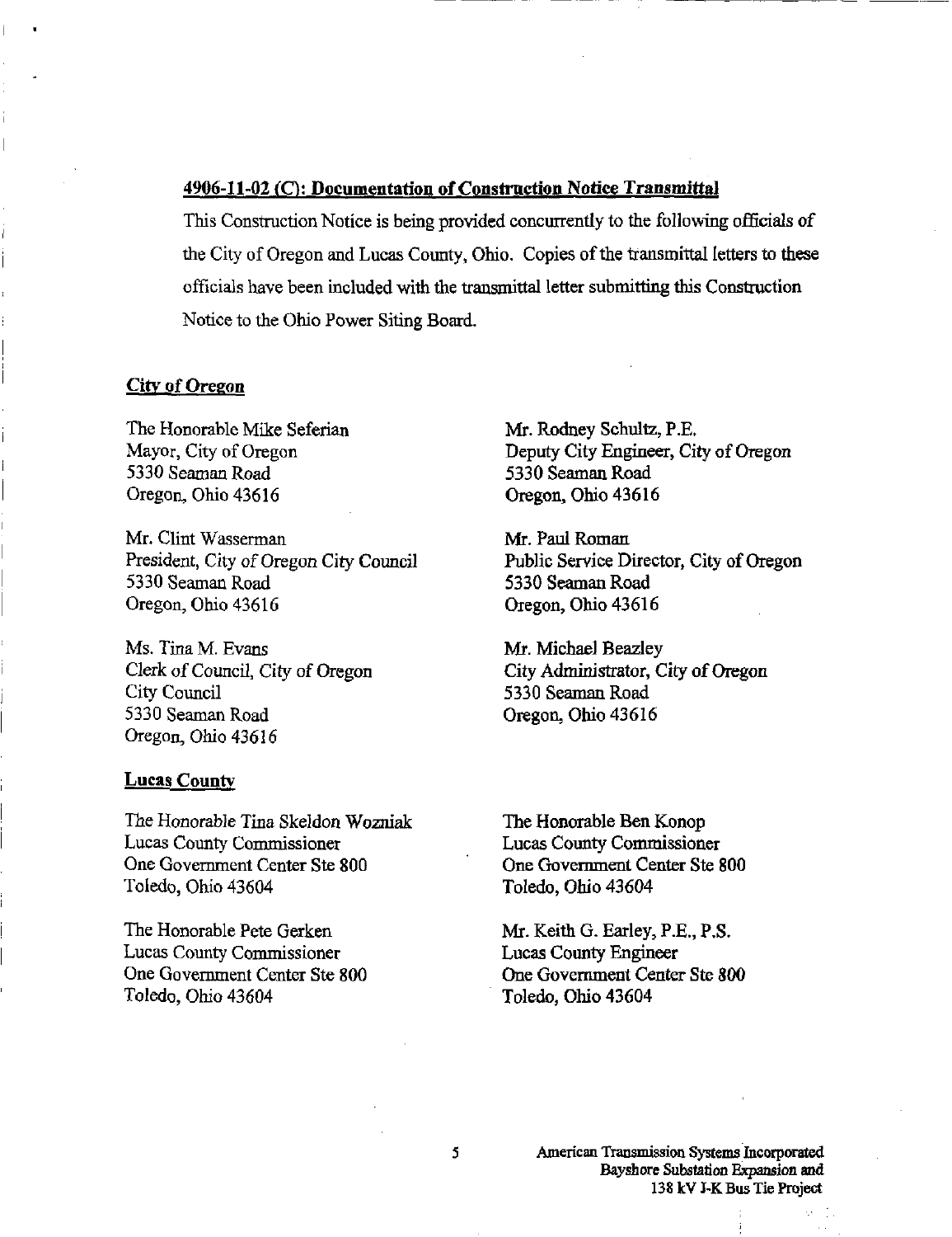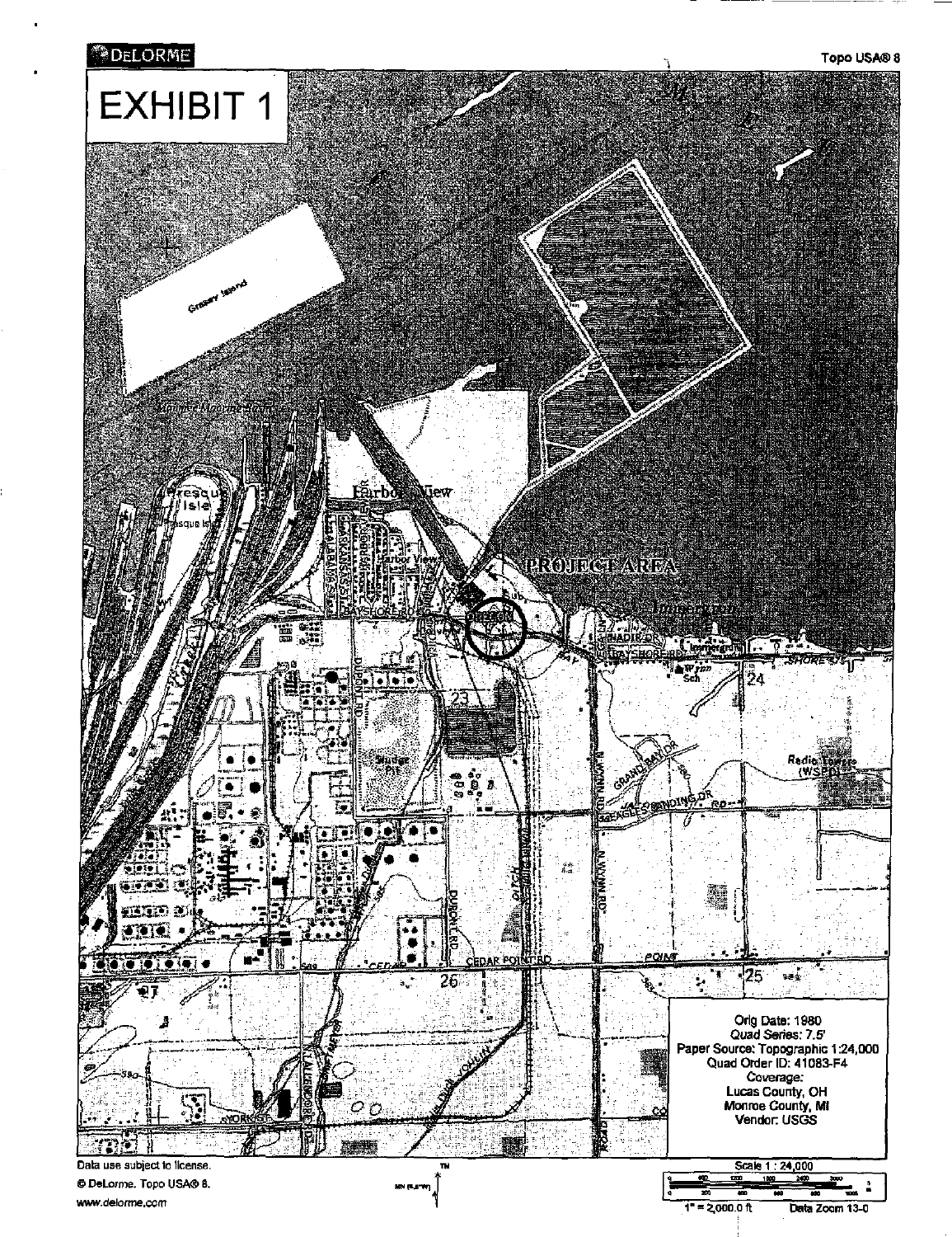